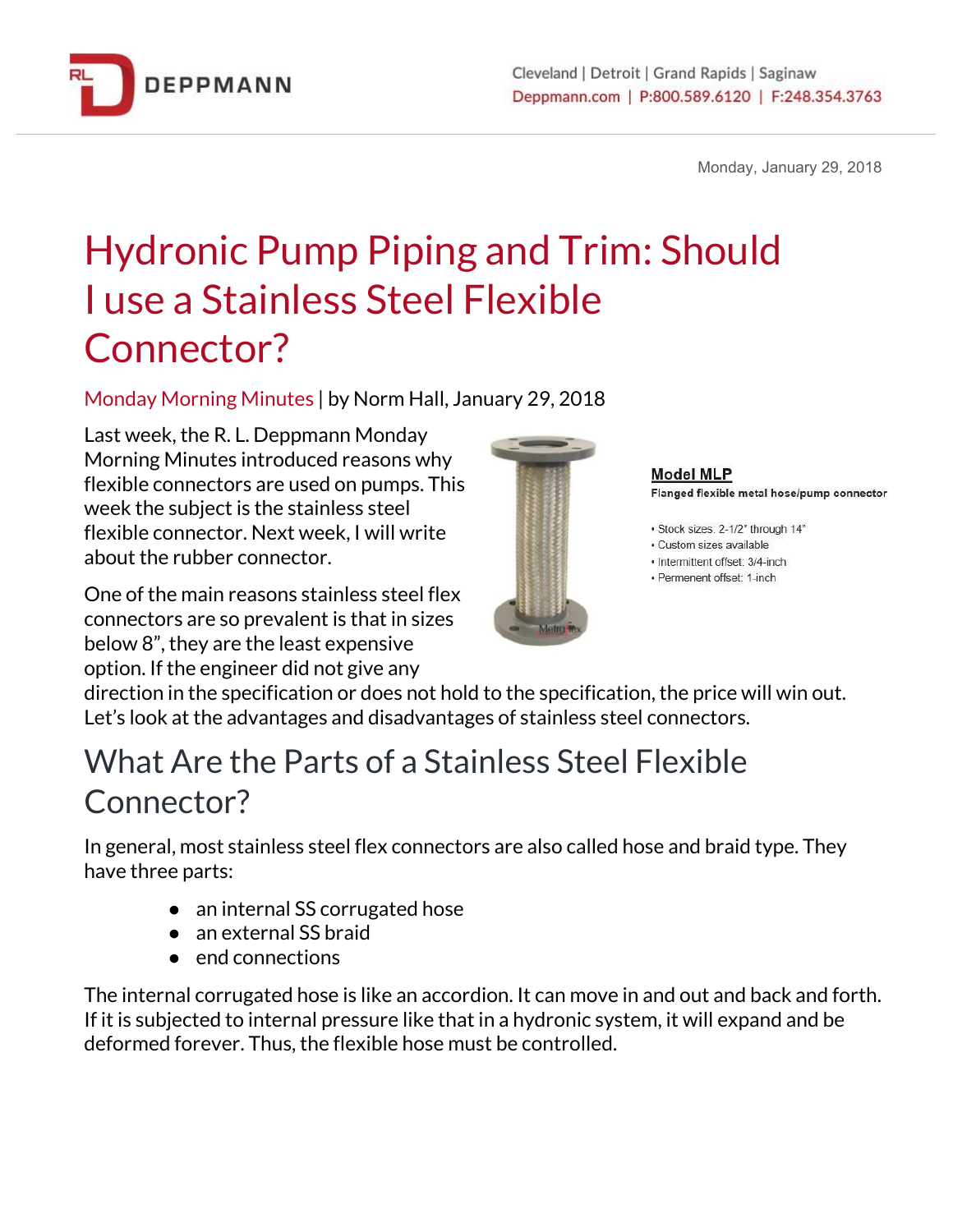The job of controlling movement is accomplished through an external braid. The braid is literally wiring braided together. This makes a strong support, just like a rope is stronger when the strands are braided together.

The end connections can be flanged, NPT, solder, grooved or other choices to match the piping system.

The following representations are from the Metraflex Hose and Braid Design Guide.



**CORRUGATED METAL HOSE** 

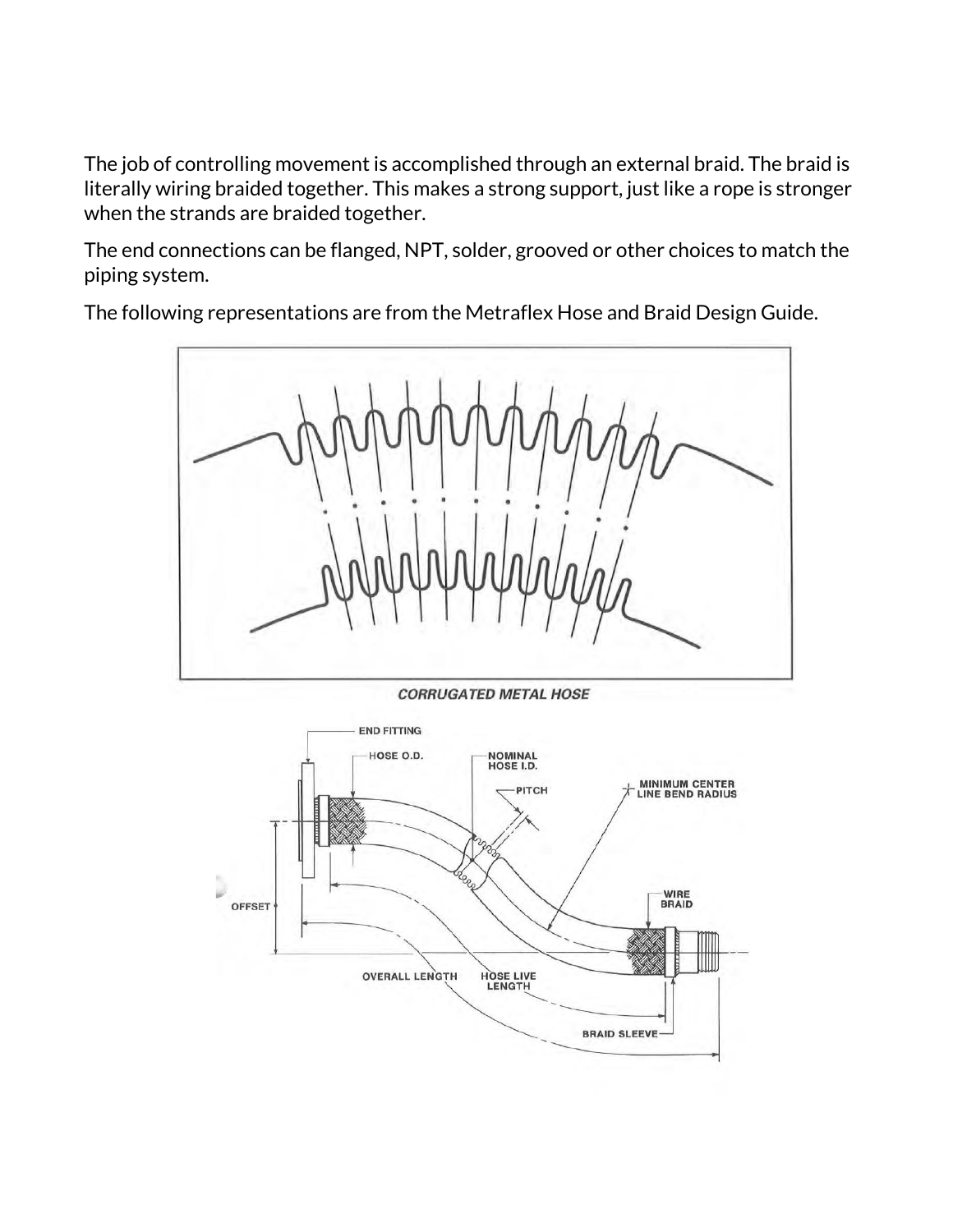

When the stainless steel flexible connector is used for hydronic pumps and other equipment, it is important to know some terminology that will show up in specifications. As mentioned in the previous blog, the main reasons for using these is pipe misalignment, the intermittent offset due to vibration or surges, and constant misalignment caused by expansion of the pipe when heated. These connectors move laterally but not axially. They are NOT expansion joints. The braid that gives them the strength also limits that movement. There are other specific metal bellows and rubber expansion joint products made for that movement.

### Lateral and Axial Movement in a Pump Connector

A Metraflex MPTR model is shown. This is a stainless steel bellow style pump connector. This connector is only 6" overall length (OAL). Because it is made of stainless bellows without the hose and braid, it can move axially. If I look at a model for 6" pipe, it can compress one inch, extend 0.2", and handle lateral offset of 0.2". Why do we sell more hose and braid connectors than this one?It cannot handle much offset for misalignment. The installation of this type of product is also more expensive. The Vanstone flanges must sit precisely on a mating flange. I'll talk more about this next week when the subject is rubber connectors. Besides a higher installation cost, this type costs much more than both the hose and braid connectors and some rubber connectors.



So the real issue when using stainless steel flex connectors on hydronic pumps is first cost vs. required movement. Normally, offset due to misalignment is the real need.

## Which Stainless Flexible Pump Connector?

The more live length, the more movement. The more live length, the more expensive the connector. How much do you need? Let's look at several stainless steel flexible connectors.

Metraflex manufactures a wide range of flex connectors and expansion compensation products. Here are a few choices we will use to review operation in a 6" size. The least expensive is the Metra-Mini. The 6" connector is 11" overall length (OAL). The SLP is 14" OAL. The MLP is 20" (OAL). The only difference is the OAL which increases the allowable misalignment.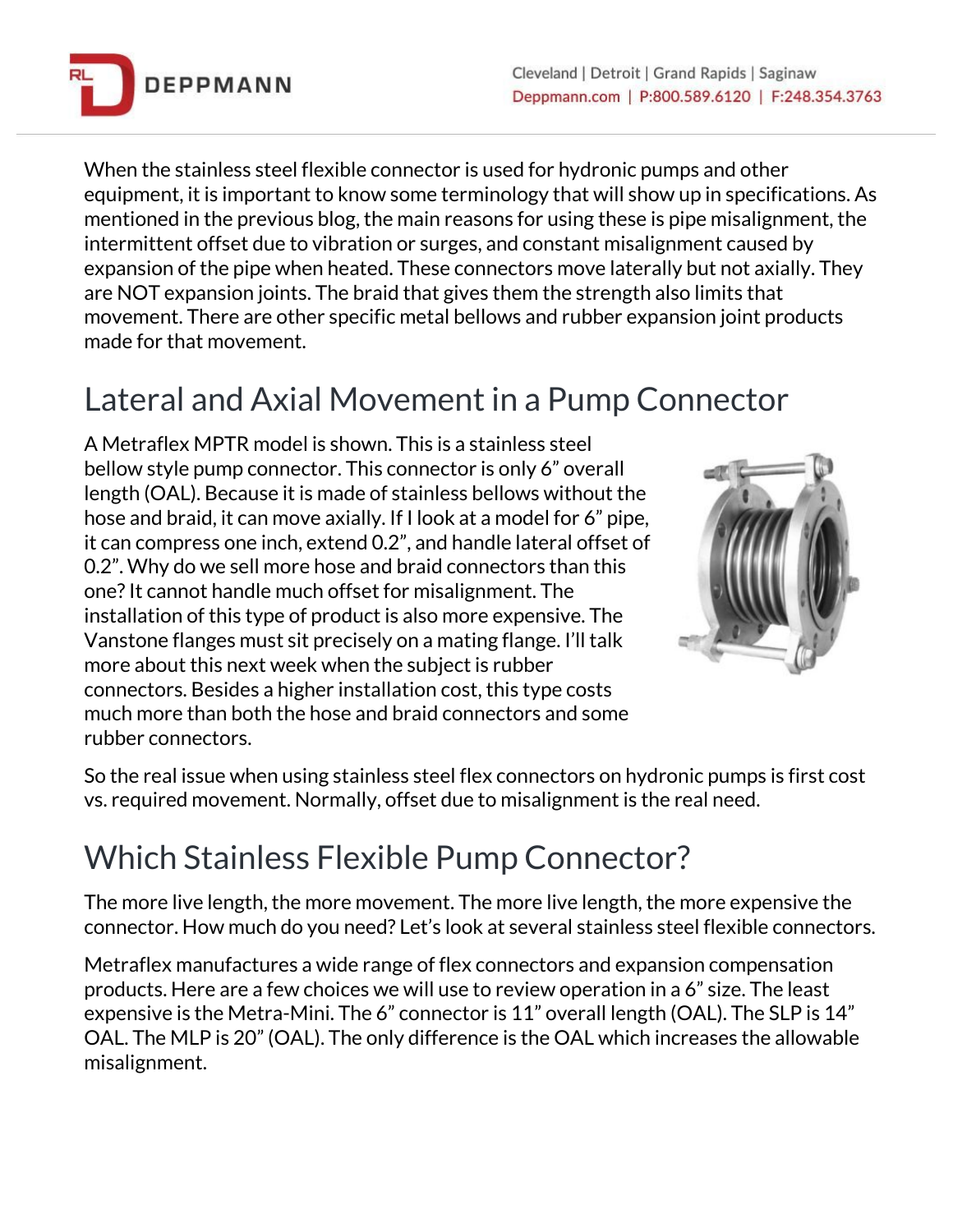Flanged flexible pump connector to minimize vibration

Maximum Permanent Offset from 3/4".

Maximum Intermittent Offset from 3/8".



Flanged flexible metal hose/pump connector. Very cost effective

Maximum Permanent Offset from 3/8".

Maximum Intermittent Offset from 1/8".